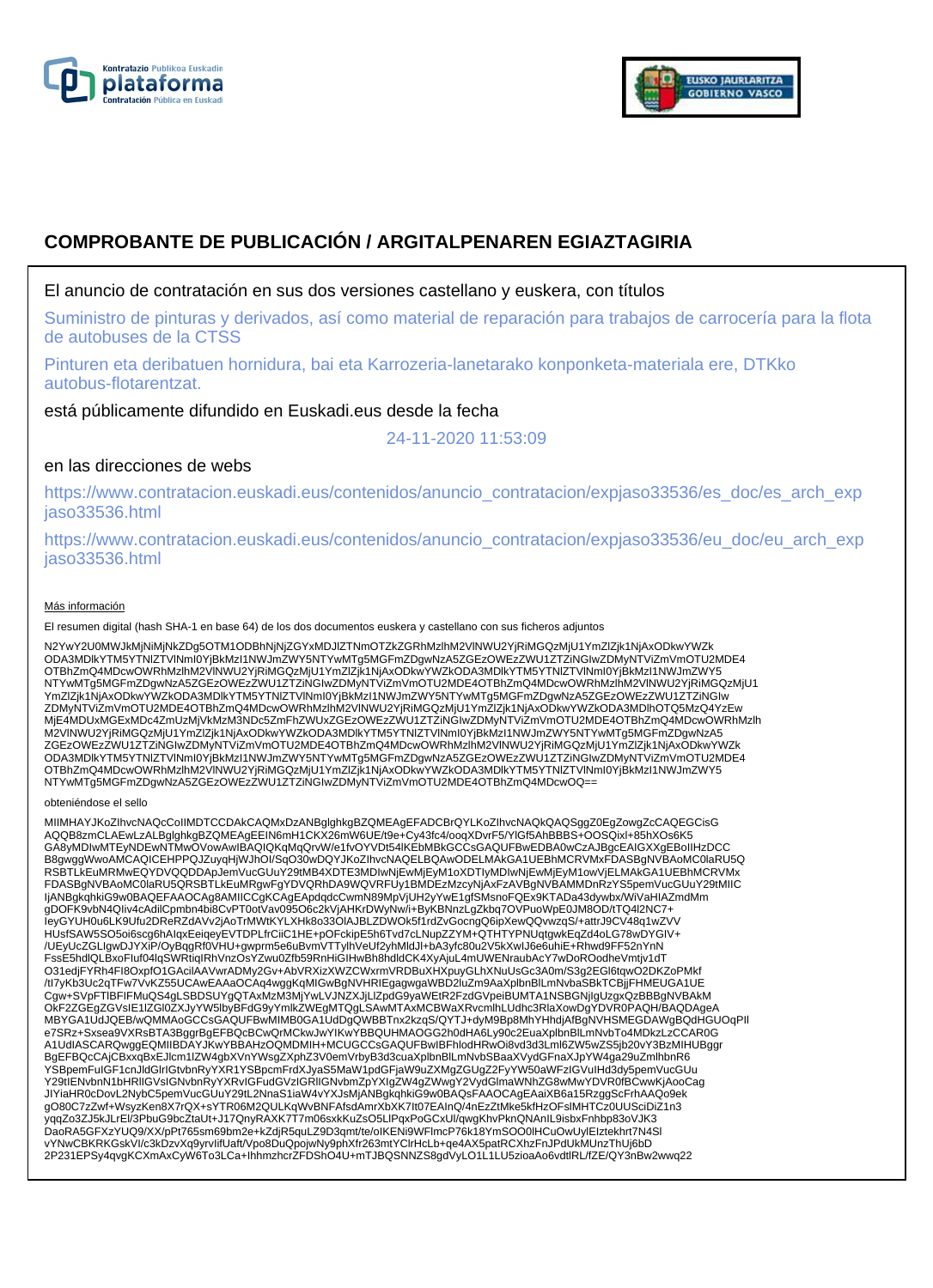



t+8o98Tl2ck2fHQgpDpYYzl9r40OL77d9R0muOnlTHbPumy1A5xp/Sgumk6ftoXL9+7TP4LV4xP/1TbhR5eBdfKXmt6oO7xpFghy zzGBO38uC4SWXRQhrfUAgoZ+alLen9phd3YimwA/CDoaUUCiOhiaQsqukUYxggNxMIIDbQIBATBMMDgxCzAJBgNVBAYTAkVTMRQw EgYDVQQKDAtJWkVOUEUgUy5BLjETMBEGA1UEAwwKSXplbnBlLmNvbQlQc89Alm7KoeNYmE4j9Ko7fTANBglghkgBZQMEAgEFAKCB 9ZAaBgkqhkiG9w0BCQMxDQYLKoZIhvcNAQkQAQQwHAYJKoZIhvcNAQkFMQ8XDTIwMTEyNDEwNTMwOVowLwYJKoZIhvcNAQkEMSIE IDb9i3hu4QeYvIXD7ewy1uB4cubJuUCAQc2oCmNxl0ieMIGJBgsqhkiG9w0BCRACLzF6MHgwdjB0BCDNdwo7pQBbrD9u8p5/pMe+ oe9BvllSU1baDdGPBFySGTBQMDykOjA4MQswCQYDVQQGEwJFUzEUMBIGA1UECgwLSVpFTIBFIFMuQS4xEzARBgNVBAMMCkl6ZW5w ZS5jb20CEHPPQJZuyqHjWJhOl/SqO30wDQYJKoZlhvcNAQEBBQAEgglAFNg9mJJO2qSunEQNogzn1tbzvMrdBUBepd4Rlra2ybaB NmXQXybpvQTciQppk4o0mha4U+n15cBv1Hyr0rF4Q8UawOeSywTcv3yirOmh55+naChOd7jvnIMY6gBBFB5mAmLyne6h3gzOexwT<br>Y2nCPIAyy5R+RuUVrpjtmR4OmPZwhhdC0N+RvNMICb1lKRtaYQUfC1VABQwol6NXv5GWn0LYT9qgFolrMBeBb0/O8kERtBay9WET<br>OXrogRVcb+tlrAYXHhBB WN2yK+9fCD15EhtTfX+7gtCDZb1azXmoYwXZq4qrK9RkkOrh2n7S3GTStEuUi5Lp0+chkypmSW2e5fOUUGle7DHV5Dlz2hDvHxSq IcB3ulx30fRZtKntu2AxuzrbyF7zGqTPeSnNbMkzICy8TKgJh+5Wx39R1IPThuLBsoKB7yDaHg6SA1e16zIN1JNsxKYft8JRp+8r u31/X2p+ddK+s1QZpVvyQXjX2eJUOwGD5wL9sN2uKKOEKpdPUHEq78IJSd6YV86nd0nmOWuBW6pUGHkhcmK0azenO9UqUGyjlabD CWatZ+KBkZIUfvhe65UyISsgoK71ci0BtNQTla4=

### Kontratuaren iragarkia, gaztelaniaz eta eskaraz, izenburuekin

Suministro de pinturas y derivados, así como material de reparación para trabajos de carrocería para la flota de autobuses de la CTSS

Pinturen eta deribatuen hornidura, bai eta Karrozeria-lanetarako konponketa-materiala ere, DTKko autobus-flotarentzat.

Euskadi.eus webgunean argitaratzen da data honetatik

2020-11-24 11:53:09

### web hauen helbideetan

https://www.contratacion.euskadi.eus/contenidos/anuncio\_contratacion/expjaso33536/es\_doc/es\_arch\_exp jaso33536.html

https://www.contratacion.euskadi.eus/contenidos/anuncio\_contratacion/expjaso33536/eu\_doc/eu\_arch\_exp iaso33536.html

#### Informazio gehiago

Bi dokumentuen (euskara eta gaztelania) laburpen digitala (hash SHA-1, 64 oinarriarekin), erantsitako fitxategiekin

N2YwY2U0MWJkMjNiMjNkZDq5OTM1ODBhNjNjZGYxMDJIZTNmOTZkZGRhMzlhM2VINWU2YjRiMGQzMjU1YmZlZjk1NjAxODkwYWZk ODA3MDIkYTM5YTNIZTVINmI0YjBkMzI1NWJmZWY5NTYwMTg5MGFmZDgwNzA5ZGEzOWEzZWU1ZTZiNGIwZDMyNTViZmVmOTU2MDE4 OTBhZmQ4MDcwOWRhMzIhM2VINWU2YjRiMGQzMjU1YmZlZjk1NjAxODkwYWZkODA3MDlkYTM5YTNIZTVINmI0YjBkMzI1NWJmZWY5 NTYwMTg5MGFmZDgwNzA5ZGEzOWEzZWU1ZTZiNGIwZDMyNTViZmVmOTU2MDE4OTBhZmQ4MDcwOWRhMzIhM2VINWU2YjRiMGQzMjU1 YmZlZjk1NjAxODkwYWZkODA3MDlkYTM5YTNIZTVINmI0YjBkMzI1NWJmZWY5NTYwMTg5MGFmZDgwNzA5ZGEzOWEzZWU1ZTZiNGIw TIILLEJA INNAODAN TWAKODASINIDIKTI INISTITUILLEITYINTIINTYISHAA TOINAA TYYKITTYINTYINTYILLEITYYMINTOTOAN TAINE<br>ZDMyNTVIZmVmOTU2MDE4OTBhZmQ4MDcwOWRhMzIhM2VINWU2YjRiMGQzMjU1YmZlZjk1NjAxODkwYWZkODA3MDIhOTQ5MzQ4YzEw<br>MjE4MDUxMG M2VINWU2YjRiMGQzMjU1Ym2lZjk1NjAxODkwYWZkODA3MDlkYTM5YTNlZTVlNml0YjBkMzl1NWJmZWY5NTYwMTg5MGFmZDgwNzA5 ZGEzOWEzZWU1ZTZINGIwZDMyNTVIZmVmOTU2MDE4OTBhZmQ4MDcwOWRhMzInM2VINWU2YjRiMGQzMjU1YmZlZjk1NjAxODkwYWZk ODA3MDlkYTM5YTNIZTVINmI0YjBkMzI1NWJmZWY5NTYwMTg5MGFmZDgwNzA5ZGEzOWEzZWU1ZTZiNGIwZDMyNTViZmVmOTU2MDE4 OTBhZmQ4MDcwOWRhMzIhM2VINWU2YjRiMGQzMjU1YmZlZjk1NjAxODkwYWZkODA3MDlkYTM5YTNIZTVINmI0YjBkMzI1NWJmZWY5 NTYwMTg5MGFmZDgwNzA5ZGEzOWEzZWU1ZTZiNGIwZDMyNTViZmVmOTU2MDE4OTBhZmQ4MDcwOQ==

denboran digitalki zigilatu zuena

zigilua lortzen

MIIMHAYJKoZIhvcNAQcCoIIMDTCCDAkCAQMxDzANBglghkgBZQMEAgEFADCBrQYLKoZIhvcNAQkQAQSggZ0EgZowgZcCAQEGCisG<br>AQQB8zmCLAEwLzALBglghkgBZQMEAgEEIN6mH1CKX26mW6UE/t9e+Cy43fc4/ooqXDvrF5/YIGf5AhBBBS+OOSQixl+85hXOs6K5 GA8yMDIwMTEyNDEwNTMwOVowAwIBAQIQKqMqQrvW/e1fvOYVDt54IKEbMBkGCCsGAQUFBwEDBA0wCzAJBgcEAIGXXgEBoIIHzDCC B8gwggWwoAMCAQICEHPPQJZuyqHjWJhOI/SqO30wDQYJKoZIhvcNAQELBQAwODELMAkGA1UEBhMCRVMxFDASBgNVBAoMC0laRU5Q RSBTLKEuMRMwEQYDVQQDDApJemVucGUuY29tMB4XDTE3MDIwNjEwMjEyM1oXDTIyMDIwNjEwMjEyM1owVjELMAkGA1UEBhMCRVMx FDASBgNVBAoMC0laRU5QRSBTLkEuMRgwFgYDVQRhDA9WQVRFUy1BMDEzMzcyNjAxFzAVBgNVBAMMDnRzYS5pemVucGUuY29tMIIC ljANBgkqhkiG9w0BAQEFAAOCAg8AMIICCgKCAgEApdqdcCwmN89MpVjUH2yYwE1gfSMsnoFQEx9KTADa43dywbx/WiVaHIAZmdMm gDOFK9vbN4Qliv4cAdilCpmbn4bi8CvPT0otVav095O6c2kVjAHKrDWyNw/i+ByKBNnzLgZkbq7OVPuoWpE0JM8OD/tTQ4l2NC7+